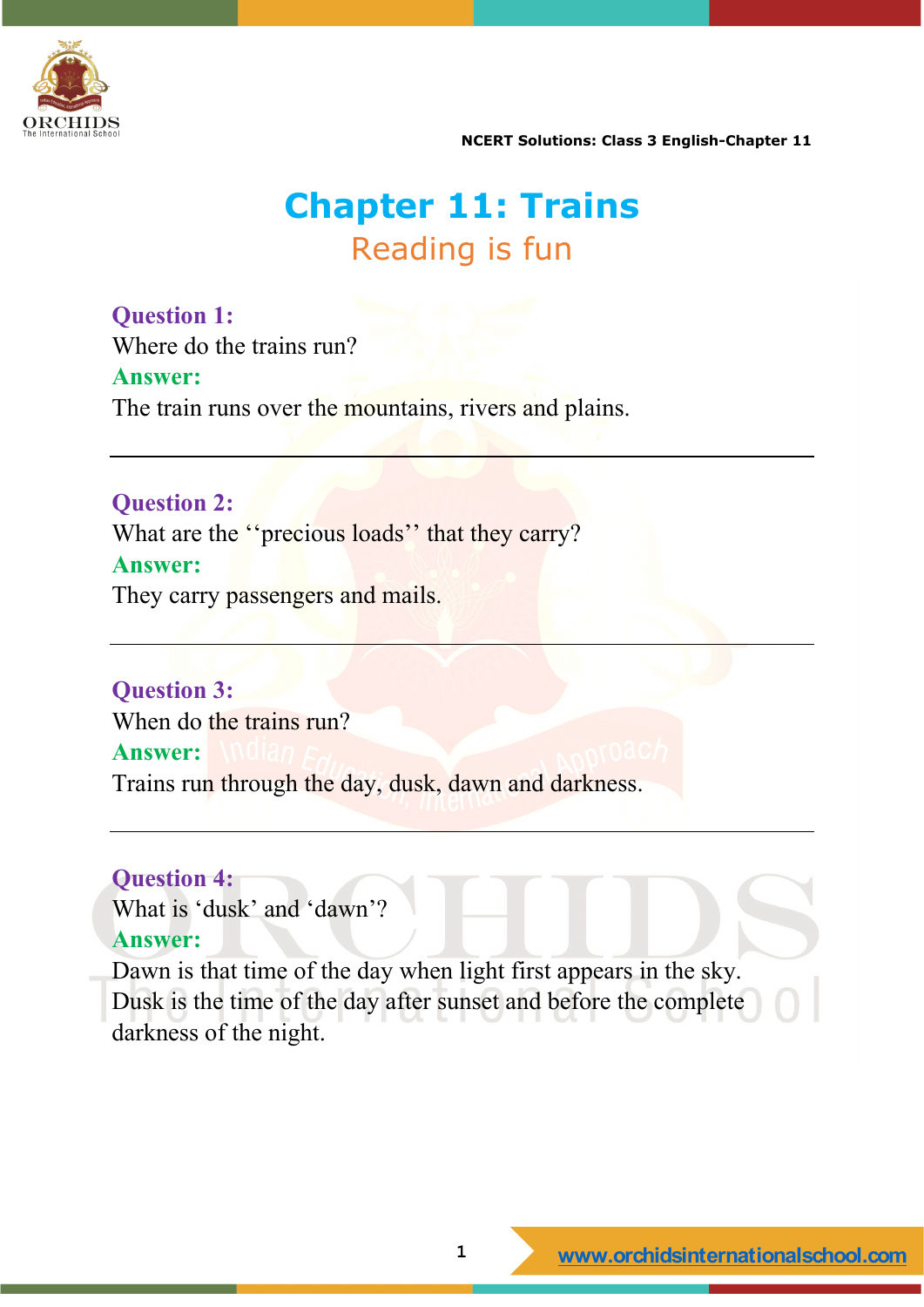

**NCERT Solutions: Class 3 English-Chapter 11**  Talk time

#### **Question 1:**

Do you enjoy train rides? **Answer:** Yes, I enjoy train rides very much.

#### **Question 2:**

If you had to travel over a long distance, how would you like to go and why?

#### **Answer:**

If I had to travel during vacation, then I would like to travel by train. While travelling by train, I would see beautiful sceneries, see many vendors selling local things in railway stations. I could play and have fun on the train.

(Note: You can write an answer of your choice.)

#### **Question 3:**

If you had to spend the night on a train, what would you need to take with you?

#### **Answer:**

If I had to spend the night on a train, I would need to take food, water, soap, comb, clothes.

## he International School

#### **Question 1:**

Describe an interesting train or bus journey you have taken, or would like to take. Write four sentences about your journey. You can use some of the following words and phrases.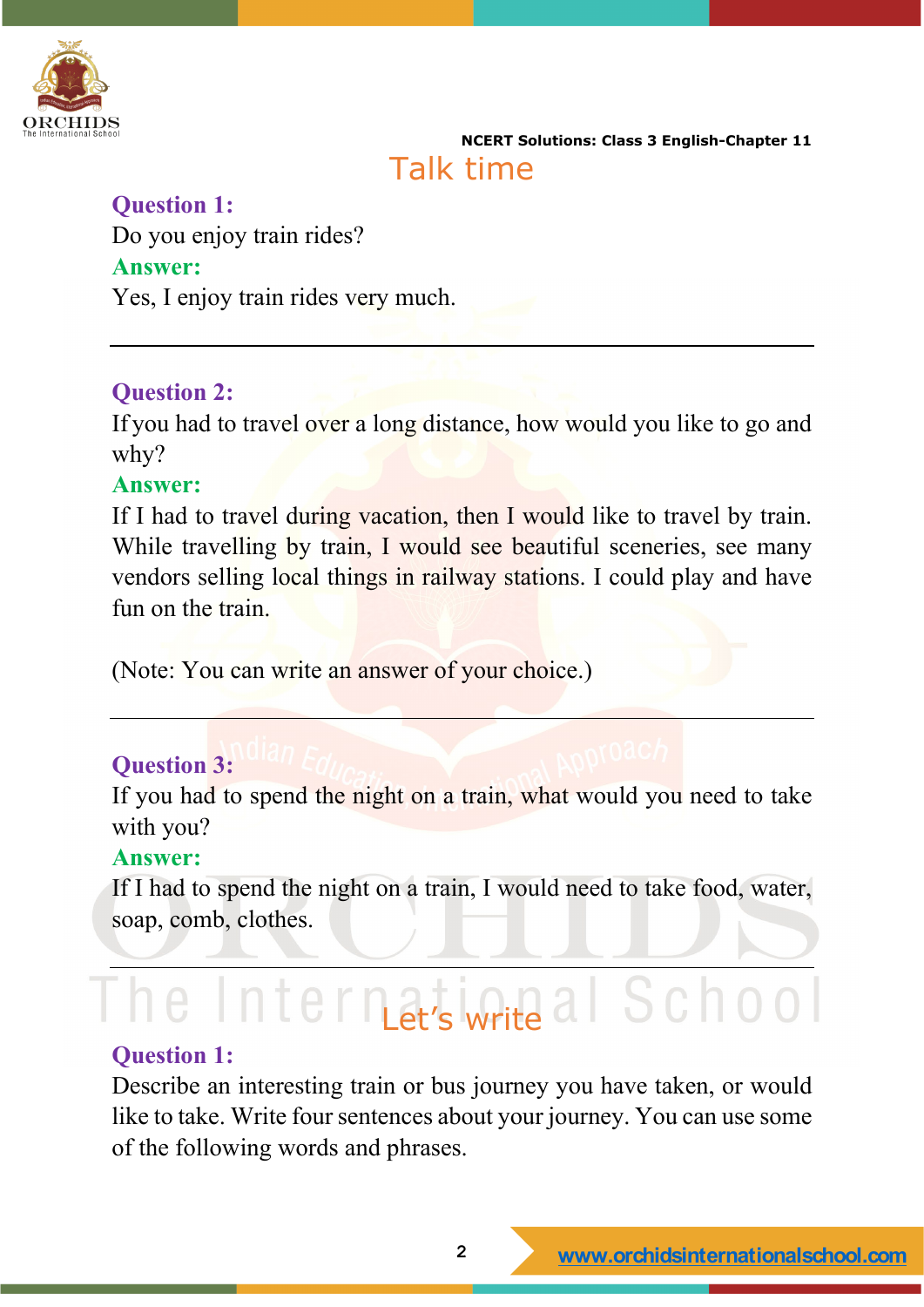

**NCERT Solutions: Class 3 English-Chapter 11** 

many people crowded tea stalls station/bus station river seat hills ticket loud whistle

window big and small trees

Example: I went to the railway station with my father...

#### **Answer:**

I went with my family to Tirupati from the Howrah station in Kolkata. It was a very crowded station. There were crowded tea stalls at the station. I saw comic books and my father bought them as I had convinced him. There were many people travelling on that train. We settled down in the train and my father kept all the luggage below our seats.

Once the loud whistle was blown, the train started leaving the station. My mother allowed me to sit near the window. I saw vast green fields and farmers with their cattle. We crossed big and small trees, rocky hills, and rivers. It was a memorable journey!

(Note: You can narrate an experience of your choice.)

| <b>Word building</b>                                                    |     |                    |       |                |  |  |  |
|-------------------------------------------------------------------------|-----|--------------------|-------|----------------|--|--|--|
| <b>Question 1:</b>                                                      |     |                    |       |                |  |  |  |
| Sort out these different means of transport into correct groups. One is |     |                    |       |                |  |  |  |
| done for you.                                                           |     |                    |       |                |  |  |  |
| <b>Bus</b>                                                              | Car | Aeroplane          | Ship  | Boat           |  |  |  |
| Train                                                                   |     | Bicycle Helicopter | Truck | <b>Steamer</b> |  |  |  |

**Answer:**